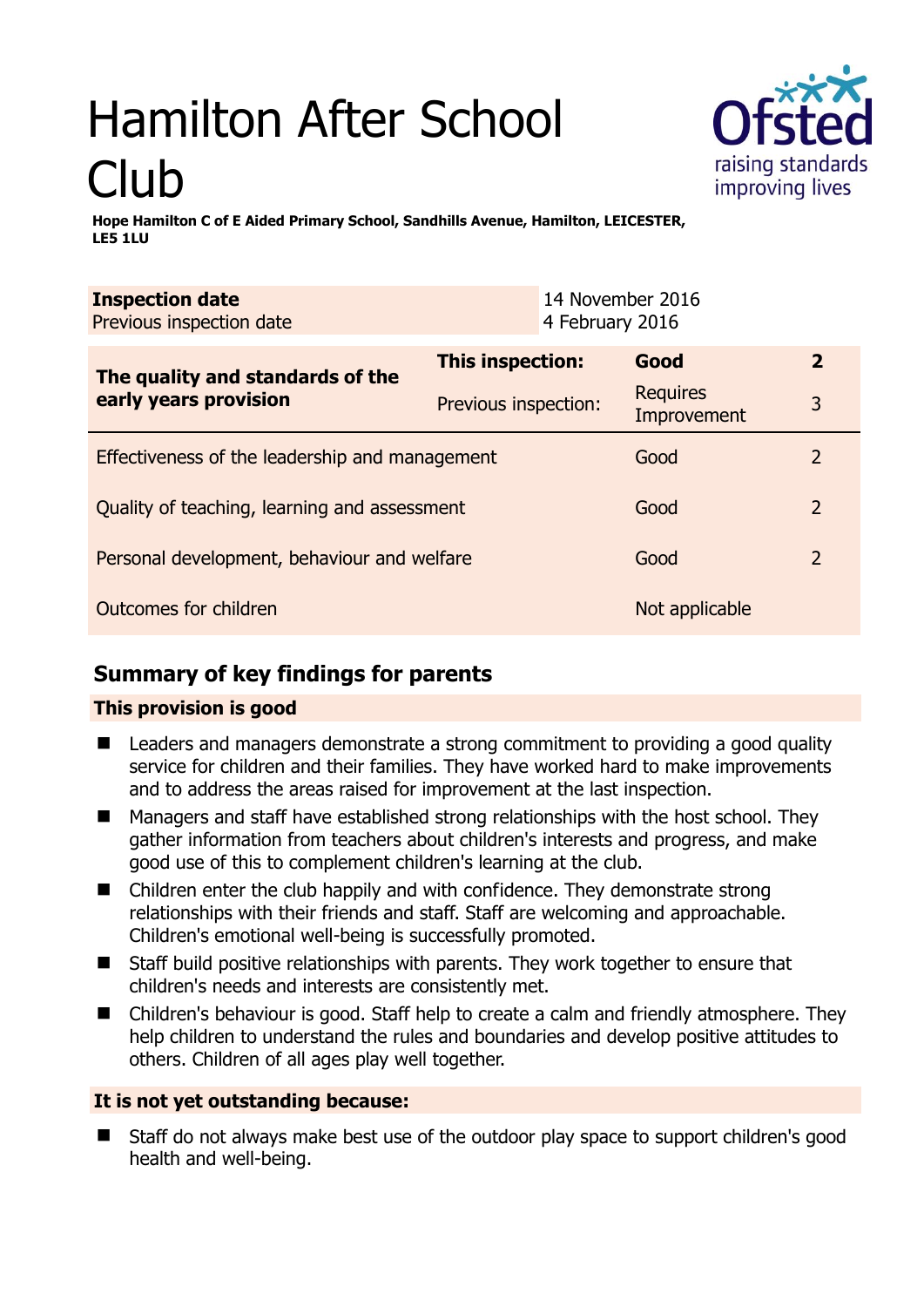## **What the setting needs to do to improve further**

#### **To further improve the quality of the early years provision the provider should:**

■ make better use of the outdoor play space, increasing opportunities for children to be physically active.

#### **Inspection activities**

- The inspector observed activities which children and staff were engaged in indoors and discussed with managers the impact this has on children's experiences.
- The inspector had a tour of the premises used by the club.
- The inspector held a meeting with the club's managers. She looked at relevant documentation, such as, the evidence of suitability of staff, children's records and the self-evaluation.
- The inspector spoke to a number of parents and took account of their views.

#### **Inspector**

Claire Jenner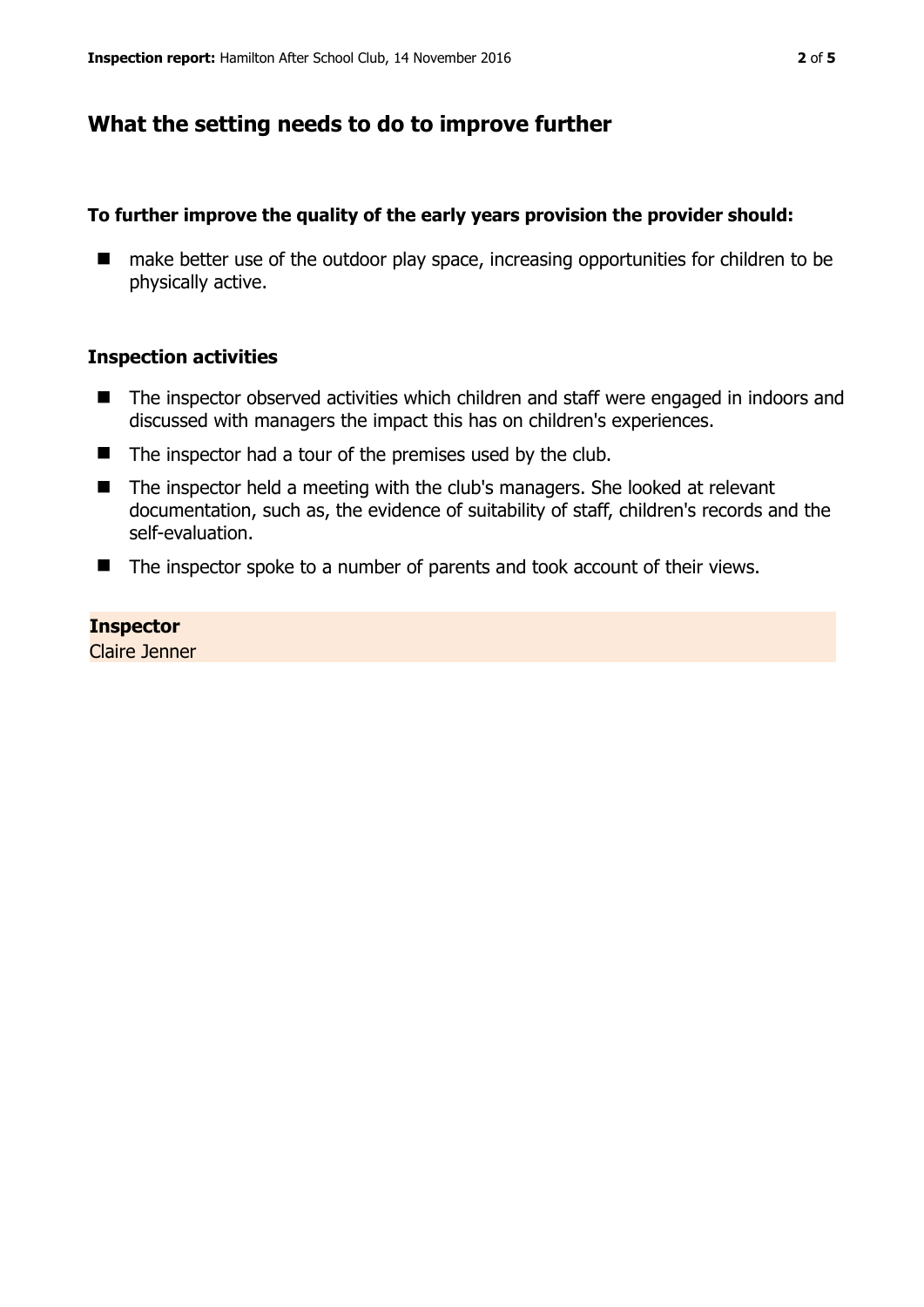## **Inspection findings**

#### **Effectiveness of the leadership and management is good**

The club is efficiently managed to ensure that it runs smoothly. Managers have reviewed and improved staff recruitment procedures. This ensures that staff are suitable and have the skills needed for working with children. Staff meet regularly with managers to discuss and identify their training and professional development needs. Managers regularly gather the views of parents, children and teaching staff from the host school. This helps to ensure ongoing improvements are made that promote the skills children need to support them in school. The arrangements for safeguarding are effective. Staff have a clear understanding of child protection procedures and have attended training. They know what to do should they have any concerns about children's welfare or safety. Managers and staff work well together as a cohesive and supportive team. Clear procedures are in place for the safe arrival and collection of children. The areas used by the club are risk assessed and staff are vigilant and supervise children well.

#### **Quality of teaching, learning and assessment is good**

Staff demonstrate a natural rapport and engage enthusiastically with children. They are effective in supporting children in their play and learning. Staff record observations of younger children's play and make sure important information is passed on to parents and teachers. Children take an active part in the planning of activities and their views and contributions are valued. They happily choose what they would like to do and move from one activity to the next as they wish. These activities include board games, construction, role play and a selection of books and reading materials. Staff join in children's play and demonstrate good teaching skills. They use questions to initiate discussion during a creative activity. Children confidently recount the story of the Sikh god Guru Nanak and staff praise their knowledge and understanding. Children cooperate and interact well when playing a game of charades. Taking it in turns, they write down their idea before acting it out for others to guess. The sense of excitement and fun reverberates around the room and the number of children wishing to join in quickly grows.

#### **Personal development, behaviour and welfare are good**

Managers and staff create an inviting indoor environment where children have fun with their friends after school. The key-person system works well. Children are settled, independent and confident. They are familiar with the club's routines and expectations. Children hang up their coats and bags and self-register on entry to the club. Mealtimes are a social occasion as children chat with staff and their friends about their day. Children follow good hygiene practices and know to wash their hands before eating. They choose from a varied range of hot and cold foods at snack time. Overall, children develop a good knowledge of the importance of leading a healthy lifestyle. Children have lots of opportunities to develop their understanding of their own and others' cultures and traditions. They participate in activities that increase their awareness of communities and beliefs beyond their immediate experiences.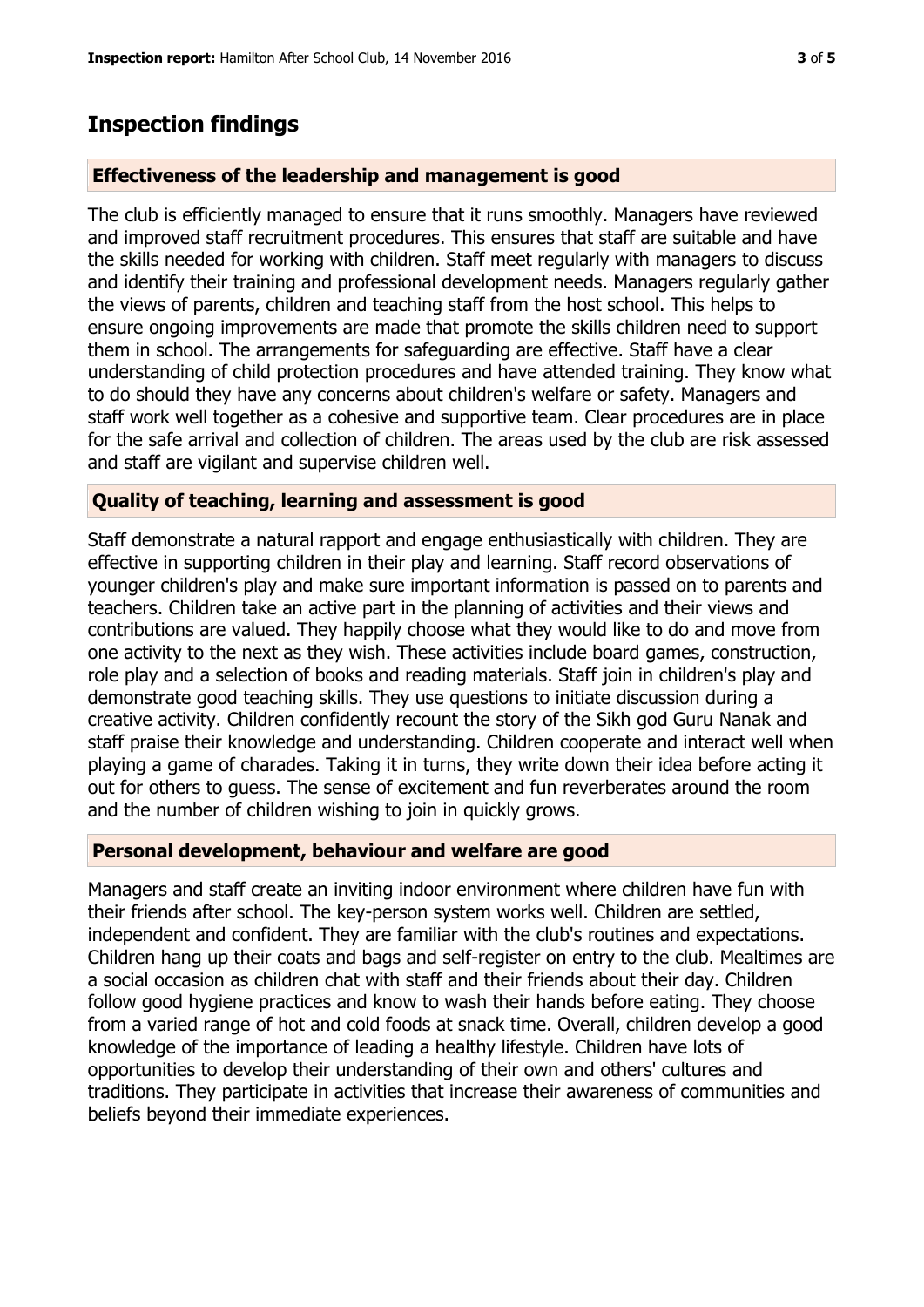## **Setting details**

| Unique reference number                             | EY474956                                               |  |
|-----------------------------------------------------|--------------------------------------------------------|--|
| <b>Local authority</b>                              | Leicester City                                         |  |
| <b>Inspection number</b>                            | 1058574                                                |  |
| <b>Type of provision</b>                            | Out of school provision                                |  |
| Day care type                                       | Childcare - Non-Domestic                               |  |
| <b>Registers</b>                                    | Early Years Register, Compulsory Childcare<br>Register |  |
| Age range of children                               | $4 - 10$                                               |  |
| <b>Total number of places</b>                       | 40                                                     |  |
| Number of children on roll                          | 22                                                     |  |
| Name of registered person                           | Hamilton After School Club Limited                     |  |
| <b>Registered person unique</b><br>reference number | RP910213                                               |  |
| <b>Date of previous inspection</b>                  | 4 February 2016                                        |  |
| <b>Telephone number</b>                             | 07977050573                                            |  |

Hamilton After School Club registered in 2014. It is situated in a community room attached to Hope Hamilton Church of England Primary School in Hamilton, Leicester. The club is open Monday to Friday during term time, from 3.15pm until 6pm. There is a team of four staff, all of whom hold relevant qualifications at levels 2 and 3.

This inspection was carried out by Ofsted under sections 49 and 50 of the Childcare Act 2006 on the quality and standards of provision that is registered on the Early Years Register. The registered person must ensure that this provision complies with the statutory framework for children's learning, development and care, known as the early years foundation stage.

Any complaints about the inspection or the report should be made following the procedures set out in the guidance 'Complaints procedure: raising concerns and making complaints about Ofsted', which is available from Ofsted's website: www.gov.uk/government/organisations/ofsted. If you would like Ofsted to send you a copy of the guidance, please telephone 0300 123 4234, or email enquiries@ofsted.gov.uk.